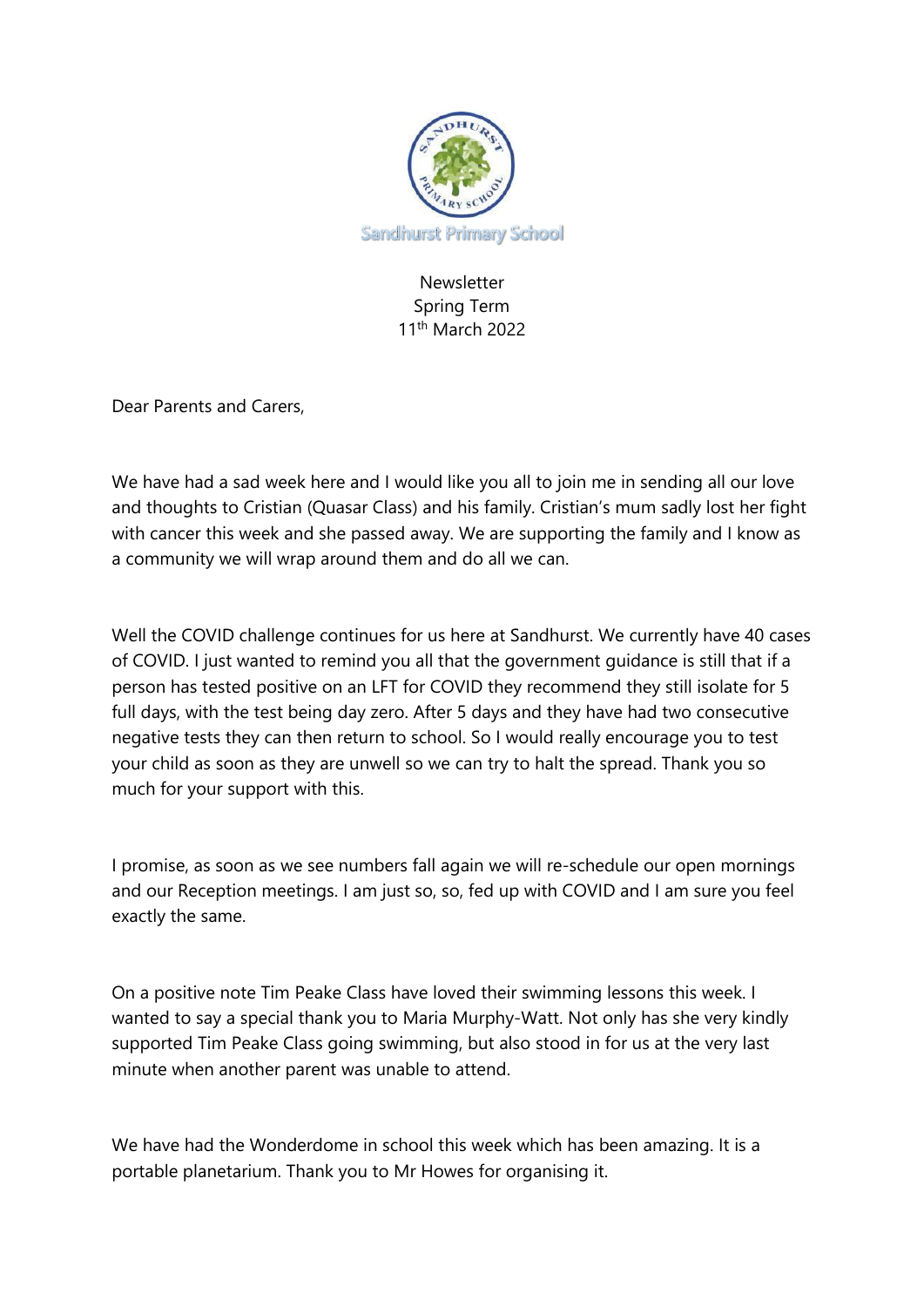Mr Fogarty took a group to a Golf competition this week and I am delighted to say we came third. So we have some budding golfers amongst us.

# **DON'T FORGET OUR CAKE SALE AND SECOND HAND UNIFORM SALE TODAY AT 3:15 IN THE PLAYGROUND**

## **Swimming Gala**

We are entering the Lewisham Swimming Gala but we need one or two strong Y6 boy swimmers. They need to be of a standard where they can swim at least a full length of a large pool at speed and with the correct technique. The swimming organisation test them first and if their technique and style are not good enough they do not allow them to go in the main races, so it is really important they are confident because in previous years the children have got really upset if they didn't even pass the safety test. If your Y6 boy is able to meet this standard and would like to enter the gala please let me know by Monday.

## **Thank you**

A huge thank you to those parents that have made extra contributions towards the cost of the Wonderdome Planetarium. Please can I remind you that those that have not paid yet, we do require a £3.00 contribution.

### **Clubs**

Mrs Hampden is starting to prepare the clubs for next term. Children that are in a club will automatically renew this term, Please email [clubs@sandhurstprimary.lewisham.sch.uk](mailto:clubs@sandhurstprimary.lewisham.sch.uk) if your child does not wish to continue with the club they are currently in. Thank you.

### **Learning This Week**

This week the Nursery children have been continuing to develop their woodwork skills. They have been sawing wood and have joined 4 pieces of wood together using hammers and nails. The finished product will be revealed soon! The children have also been learning the names of a variety of instruments, including traditional indigenous instruments. They have explored banging them, shaking them and scraping them to create different sounds. Children were excited to visit the 'big playground' at the end of the week and have a go on the climbing equipment.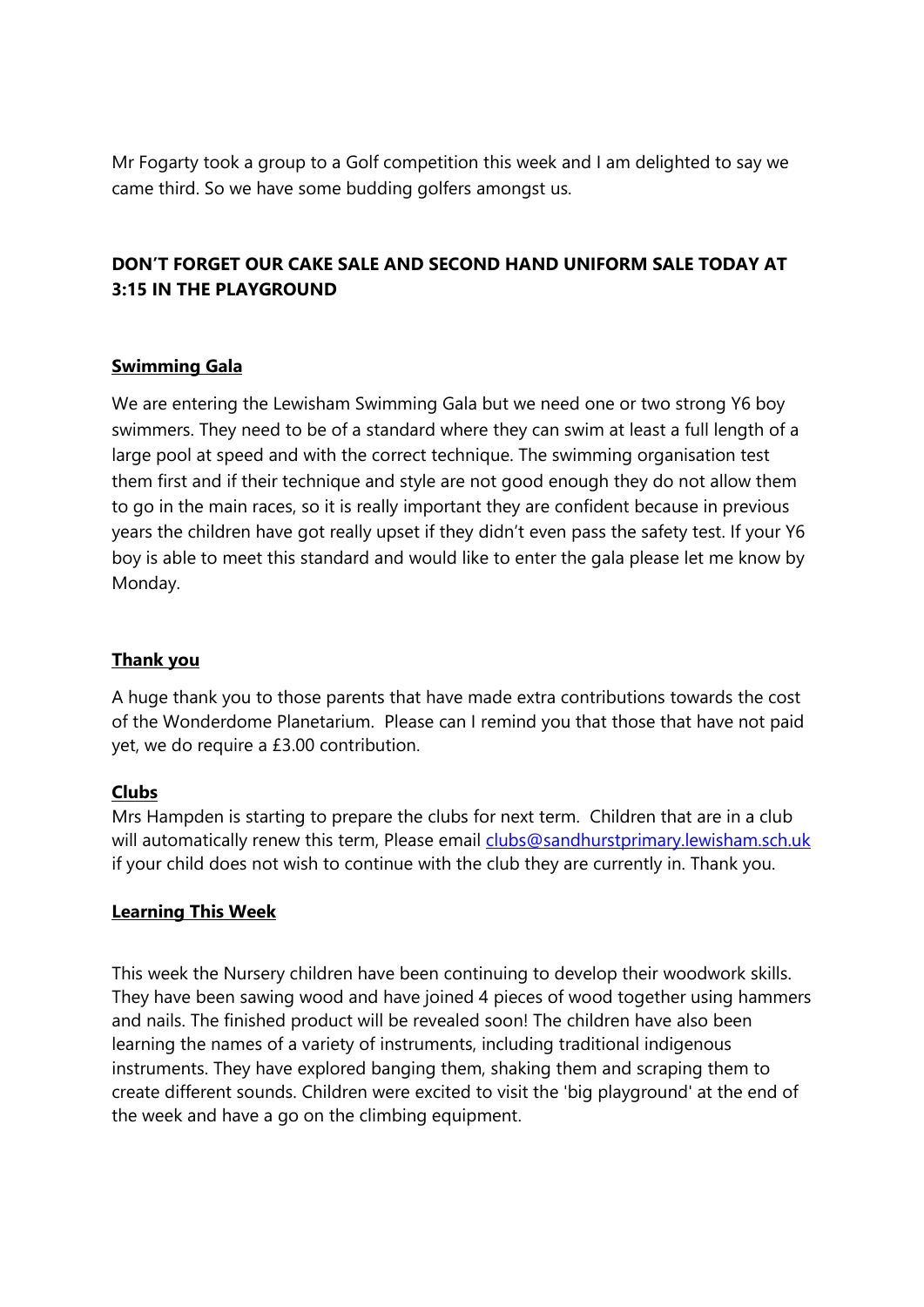In Reception, the children have been busy learning how to make and use 'Part, Whole diagrams' in maths to find ways to make ten. In Literacy, they explored Jack and the Beanstalk and imagined what they would like to find at the top of an imaginary beanstalk and wrote about the things they would find. The children loved the mini Science Day and found out about sunflowers, chickens and planting beans!

This week in Year one the children have been reading a story called Biscuit Bear. They have enjoyed looking at the recipe and even had a go at cooking their own. They used flour, sugar and butter following a recipe. The children got very messy and had an excellent time. They have also been learning how to measure using a ruler and can compare items based on how long or short they are. In PE the children have been focusing on their collaboration skills and working as part of a team.

In English, Year 2 have continued with the story 'Journey'. They have used illustrations to make predictions about what they think will happen next and worked together in groups to bring the story alive through drama. In maths, they have been working hard on fractions to find a half, a quarter and 2 quarters of a shape. In art the children have been exploring colour mixing using the primary colours in preparation for painting their clay transport tile.

This week Year 3 have been adding and subtracting measurements in maths. In English, they have become Roman estate agents because they are trying to persuade someone to buy a Roman villa! For their topic they have been learning Roman numerals and made clocks with Roman numerals. In Spanish they have been playing a matching game to learn Spanish vocabulary for vegetables.

In maths Year 4 have been recognising tenths and hundredths, representing them in different ways, including bar models and part whole models. and learning their corresponding decimals. In English they have been creating their own Gods based on research about the Anglo Saxon Gods and comparing their childhood with that of an Anglo Saxon child. In History they had a fantastic presentation from a real Archaeologist who told them lots of interesting things about Anglo Saxons and the Vikings and also showed some fascinating artefacts.

Great excitement in Year 5 this week as the build up to school journey and fun week begins. In maths, the children have been adding and subtracting decimals and improving their arithmetic skills. Describing a character has been the main focus in English. The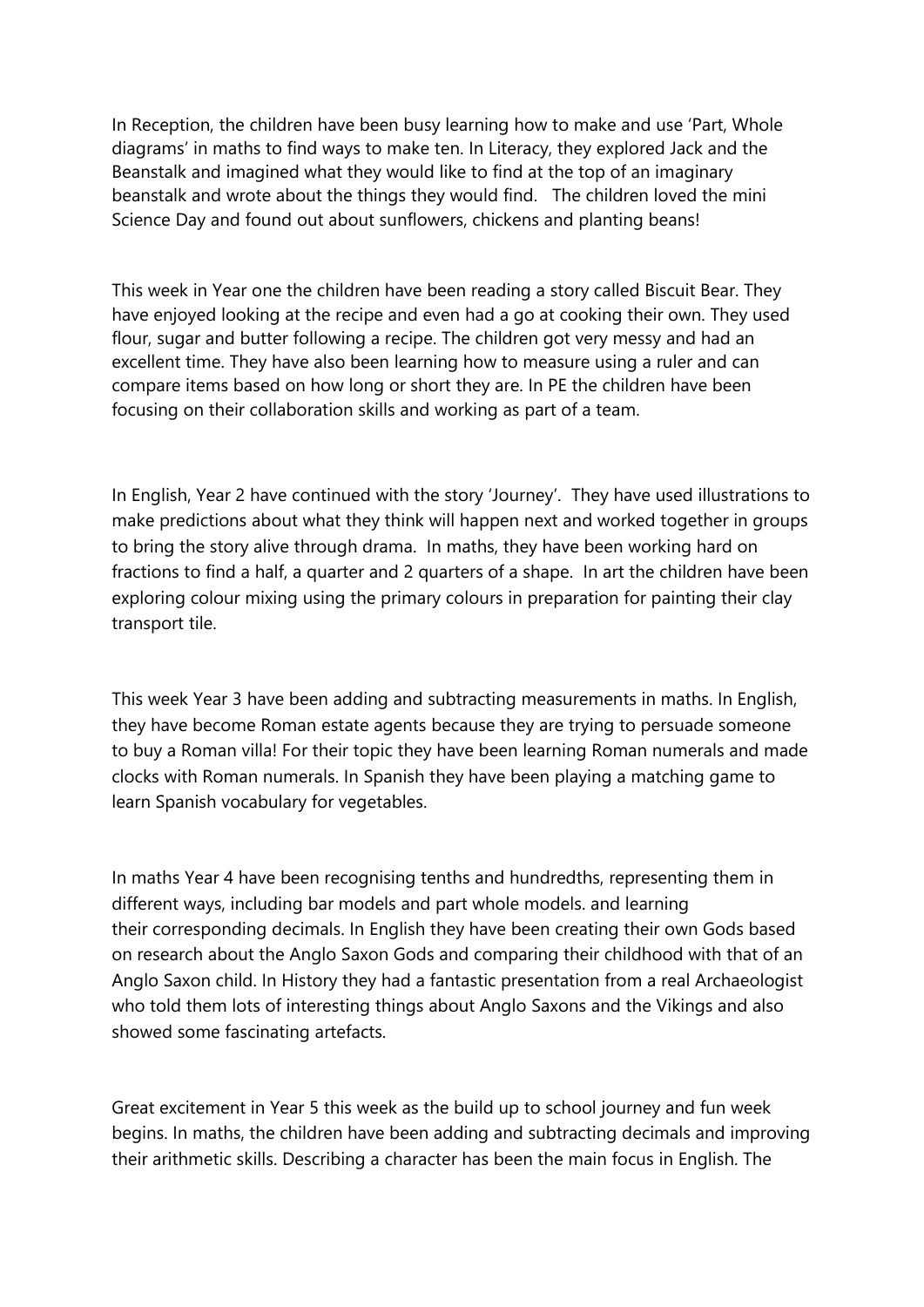children used powerful adjectives and literary devices to describe Toki, an Amazonian boy. All four classes had a fantastic time visiting the Wonderdome and some of the children have started painting their own pictures of the rainforest.

Year 6 have had lots of fun in the Planetarium workshop this week, learning about the missions to the moon, the moon landing and what it is like to live on the International Space Station. In English, they have been learning about Mary Anning, exploring the key events in her life and writing a diary from her perspective on the day she found the Ichthyosaurus on the cliffs in Lyme Regis. In maths, they have continued to build on their knowledge of measures, solving problems, converting miles and km and calculating the area and perimeter of both rectilinear and compound shapes. In science, they have been busy painting their botanical sketches with water colours, bringing to life their detailed observations of the life cycle of a flower.

## **Easter Holiday Football Camp**

Please see the attached flyer regarding an Easter Football Camp being run by the Jason Pearce Academy (Charlton Captain). Please forward on to any child you feel might be interested.

### **Athena**

As part of their Children Affected by Domestic Abuse programme and their broader commitment to protect children from new contextual safeguarding risks Athena would like to invite you to attend one of their free Tech Abuse Training workshops. Please see the attached flyer if you are interested in attending.

### **TV Opportunity**

Please see the attached flyer if you are interested in your child taking part in a TV show.

#### **School Health Services**

You may be aware that Lewisham Council are in the process of reviewing the delivery of the School Health and Health Visiting Service. To help re-commission the services next year, the council has produced a survey as they are really keen to hear from parents/carers about how the service is currently working, any gaps or issues you think we should be focusing on, and what commissioning priorities should be. This survey is